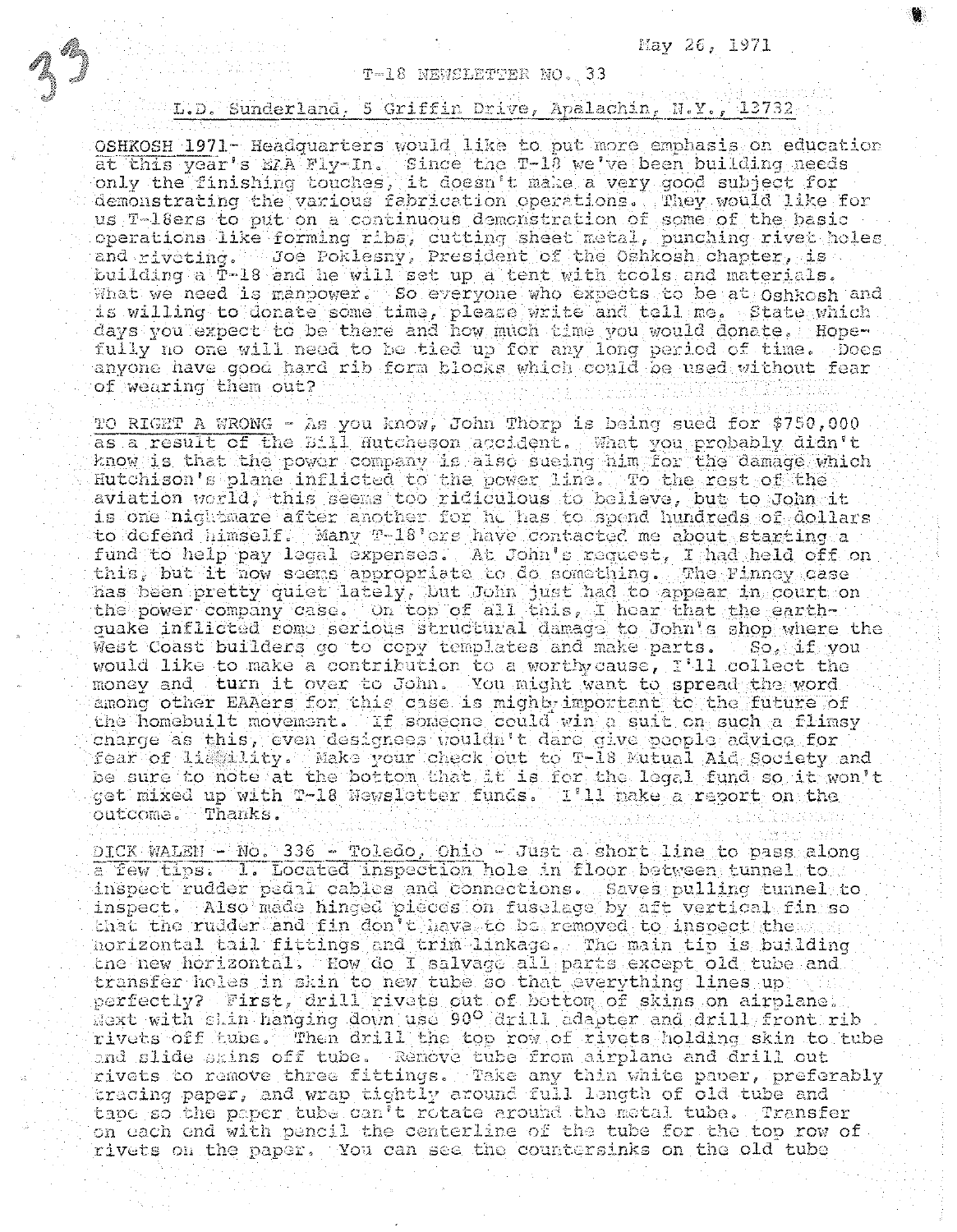T-18 Mewsletter No.33 May 26, 1971

through the tracing paper. Take a straight pin and prick punch the center of the countersinks. When finished remove securing tape and slide paper tube off and install on new tube. Align the centerlines and secure with tape. Center punch through the pin holes, remove paper and drill. When I installed my skins and ribs everything came out exact. It sounds like a lot of work but the whole operation from start to finish took one work. The first tail I built took me six weeks. Will give full report on new cowl at Oshkosh. Ceonge Rattray has really bent over backwards for us T-18ers. He has now the most beautiful T-18 cowl on the market. Wing tips and tail tips with no waviness. He is tooling up to make Canopies for the T-18. The new cowl with fiberglass fillets and all weighs 20 lbs. complete. Just wait until you see my bird. (Cowl \$145.00, tail group \$25.00, Fillets  $$35.00$ , Wing tips  $$50.00)$ 

R & A AIRFAB CLOSES - W. Kistler of 70 Sherrin ST., Norwell, Victoria, Australia writes that Keith Shepard has moved to Denver without completing his order. Can anyone help?

FRED KRACHT FLIES (#559), 31 Caron port Crescent, Don Mills, Ontario, Canada - The first flight was nade on August 23, 1970 and I can only say that there really are no words to describe the first flight of something that has taken two and a half years in the basement and garage to build. The only problem I had was a major one. The crankcase was vented in two places - at the front of the 290D2 engine I had installed, and on the rear case of the engine. Unfortunately enough, I got positive pressure on one vent and negative pressure on the other which in turn sucked out all the oil mist in short order causing the oil to empty completely and scoring two bearings, but everything is together again and well. (Note: He now has only one breather.

CANOPY LATCE - L.D. Sunderland - Several builders have written to me on the subject of cancpy latches. In particular they are concerned about being able to unlatch the canopy from the outside in case of an accident. My feeling is that the relatively large plexiglass canopy could quite easily be broken with your foot or an implement like a rock or stick. It seems quite likely that the canopy would not remain intact if an accident were serious enough to render the occupants unconcious. Regardless, it would be desirable to be able to unlatch the canopy from outside. Ron Chernich of Brisbane Australia sent a sketch of the canopy latch on the Victa Airtourer. This latch fastens but does not apply a clamping pressure. Since the only reason for a Latch on the  $T-18$  cancpy is to apply pressure to the rubber seal to cut down on air leakage noise, I've taken the liberty to modify the sketch slightly to provide for a clamping action. See Figure Cl. Don Carter uses two of these hock type clamps on the two forward lower. corners of his canopy and they really work fine. His can be opened only from the inside, however. Don tiso installed a key type lock flush with the skin just aft of the seat back. A plunger engages a hole in the canopy frame. If I had installed a lock. I wouldn't have lost a set of earphones from my T-hangar.

tara di politika.<br>Peristiwa

jaar 1960.

and with the co

网络国家语 dia ao amin'ny faritr'i A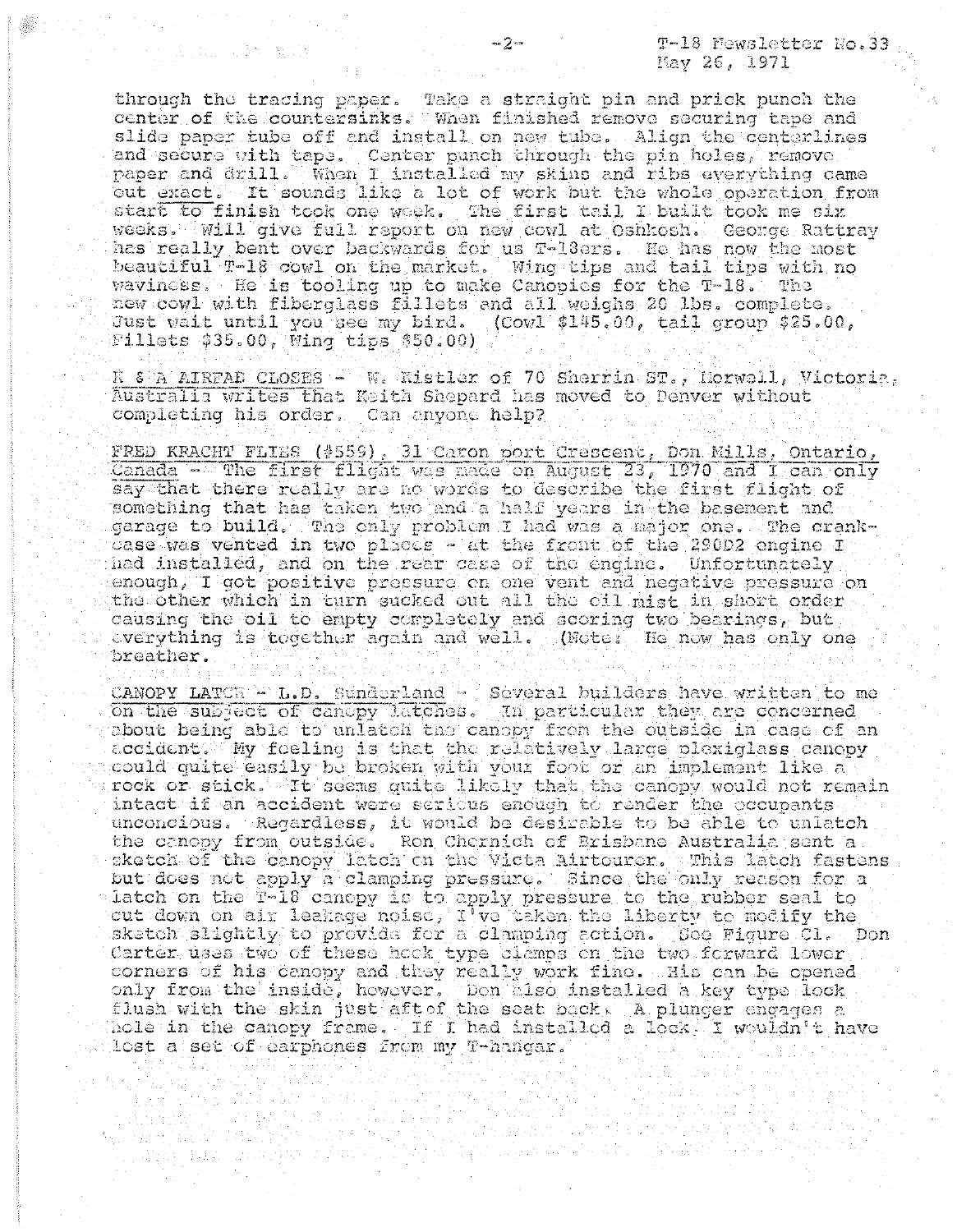

JACK HAGLE FLIES - 461 Melrose Lane, Crystal Lake, Ill., 60014 -After some four years and nine months of intermittent toil I can announce that T-18 #347 flew successfully on April 30. I am fully satisfied with everything about it. If d sure hate to spend all that time and end up with a "dog". Performance is startling even compared to the jets I fly regularly. It seems to take off short on less than full power. I have been very gentle with the power the first couple hours since it's a majored engine. Promise to send in the performance sheet as soon as I get some good data. First flight was uneventful except for some crumby landings. I have an 0320 with constant speed prop and extension, standard gear from Jenkins, modified tail, cut down deck, etc. It's more or less standard Thorp. Tips: 1. Fornaintenance reasons, I put bolt and nut through sticks and socket so it is removable. 2. Also, I have a Harrison oil cooler that came with the engine. I mounted it vertically in front of the #2 cylinder. )il temps have never exceeded  $170^{\circ}$ . I think I will change it to a porizontal position in the same location so that the ends are not plocking any part of the cylinder head. It would then be in the front paffle for that cylinder. 3. I put an access plate underneath the right elevator to make it easier to install the nut and bolt on the levator torque tube. 4. Someone probably has an ex-Apache engine and prop like I do. If the prop is bent and smashed it's a lot better to find a Cessna 180 or 182 or Mooney or Comanche prop and put money into t. The Apache hub is a lot heavier with the feathering spring etc. than is needed. Sounds elementary but I just realized it a short while go. I really like the performance with the constant speed prop. last, I have an EGT guage and I think the fuel savings will pay for it n just a short time. Really takes the guess out of leaning the engine. Jewsletters have been invaluable.

OP RIVET SOURCE - Hensley Sales, 921 Mestern Ave., Angleton, Texas, 7515, Phone 713-843-5278 - At last we have a source for all lengths fulled monel pop rivets. Dick Hensley has from #19 BS to 440 BS in oth MD and MK. He says he will ship same day as order is received. f you estimate postage, he will refund overpayment. Prices per undred and grip lengths are shown below. 10% discount for over 500, 0% for over 1000 rivets. We will be a

| $3$ vet $R$ o. |                | GRIP RANGE<br>MD (Dome Hoad) MK (Countersink Head) | - Price/100                              |
|----------------|----------------|----------------------------------------------------|------------------------------------------|
| - 419          | $.020 - .070$  | $\sim$ 030-.100 $\sim$                             | 32.50                                    |
| -424           | $0.071 - 120$  | $101 - 150$                                        |                                          |
| - 429.         | $.121 - .170.$ | $\cdot$ .151–.200 $-$                              |                                          |
| 435            | $171 - 230$    |                                                    | $3.201 - 260$ , and the state $3.20 - 3$ |
| 440.           | $.231 - .280$  | $261 - 310$                                        | $-3.40$                                  |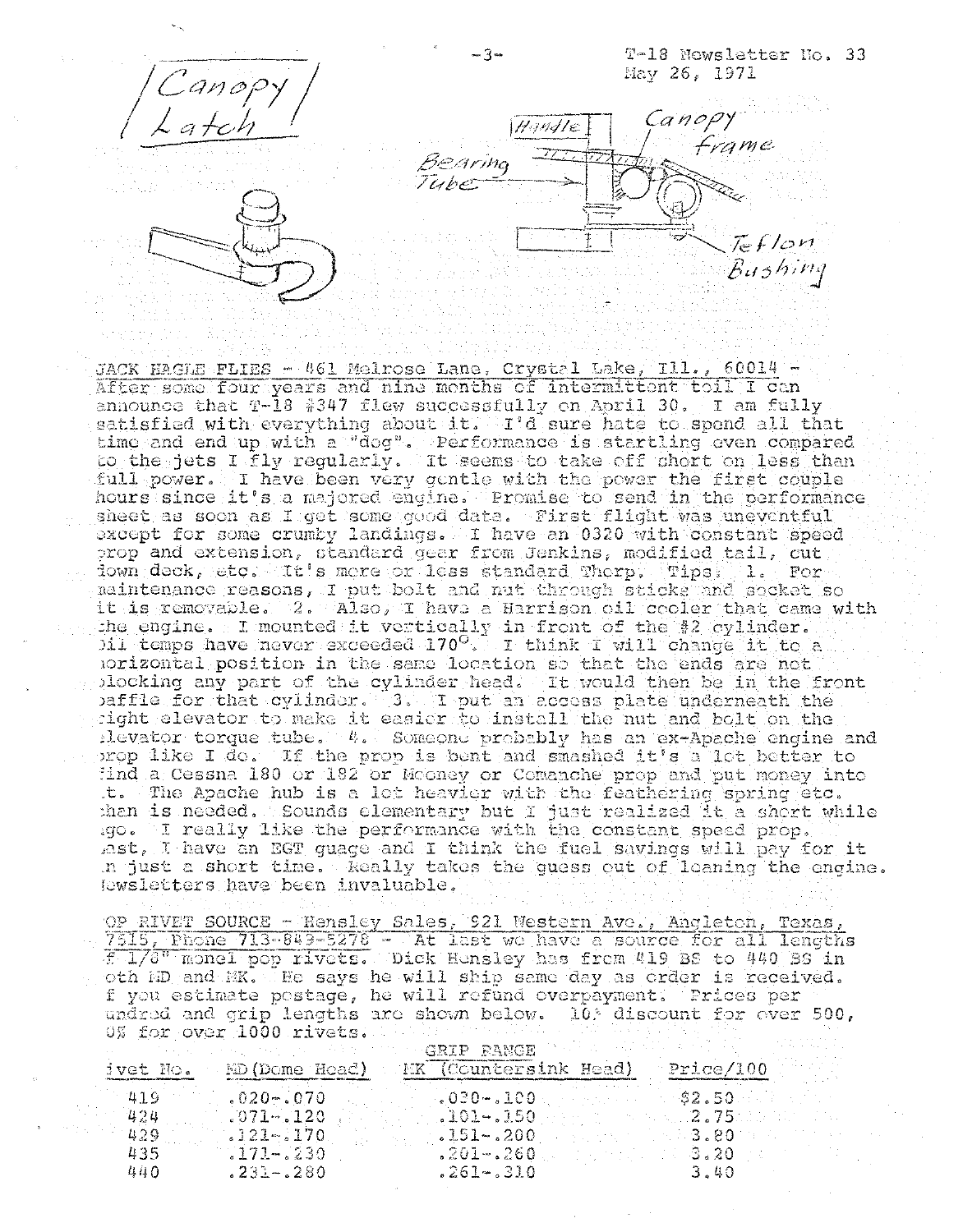## QUESTION BOX -

The Franklin Sport Four looks like a very good buy, do you think that a mount could be adapted to use it, and have you heard of anyone working on a mount? Answer: Haven't heard of anyone using it but someone probably will.

All fitting holes on the plans have the words "ream" and two figures for the size like :374/276. Do I need a special tool for this? Answer: This means .374 with a tolerance of .001". It is important that fittings have fairly good fits to reduce chucking and it is difficult to maintain this sort of tolerance with a drill. Tt. is preferable to drill undersize and then finish to final dimension with a reamer. AN bolts are slightly undersize so don't aggravate the situation with oversize holes. Finish reaming can be done with a drill if the final cut is very light and the drill is sharpened precisely.

Whit about using pop rivets on the 509 and A510-1 fittings? Answer: 5/32" cadmium plated steel rivets are available for this purpose. If your pop rivet tool won't accept the 5/32" rivet stems, just drill out the hole. John said they found loose 1/8" pop rivets in one tail being disassembled for modification, but this isn't necessarily significant since it isn't pessible to buy 1/8" pop rivets which are long enough for this application.

 $\Box$  what is the best all-around prop for the T-18 with GPU? I've  $4.1$ seen all kinds in old Newsletters. Answer: It is a bit like asking what is the prettiest kind of girl. Personally, I like brunettes. Also, the measurements alone don't tell how much power can be delivered. Two props with the same length and pitch can have quite different characteristics. John says he has seen two Sensenich 74DM series props with identical length and pitch give much different rpm. I have two DM props which are 1/2" different in width. As to the "best" prop, it depends somewhat on your personal preference. The amount of horsepower you get out of your engine is almost directly a function of rpm - the faster, the more horsepower, according to John. But there are those who don't like high rpn because it doesn't "sound right". However, my personal opinion is that my present prop is very nearly ideal. It is a 68" (long) x 70" (pitch). I ve also tried this 68" prop with a 66" pitch and a different prop which was 67 x 68. Max. rpm for each was 2700, 2900 and 2750 respectively. I haven't taken good data on the 70" pitch yet, but it will give 178 IAS max. while the 66" pitch would give 180 and the 67 x 68 gave 174 IAS max. Rate of climb is more than adequate for all three - over 1200 fpm. The 66" pitch naturally gave the highost rate. The nice part about<br>the 70" picch is that I can indicate 160 at 2500 rpm which happens to be the rp= 2 like to cruise at. It is significant that no one has had any primiems with longer props. Especially, with the longer gear legs, you can use a 70" long prop with no trouble.

Explain your seat belt and shoulder harness arrangement. Answer: As you know, I have a big hole cut out of my rear deck for the rear seat. I like this arrangement even when a jump seat isn't used for it simplifies front seat construction since it doesn't need to be folded down to get access to the baggage compartment. To anchor the shoulder harness, I riveted a piece of 3/4" angle diagonally underneath each forward corner of the aft dock and secured the harness with a 3/16" bolt through this.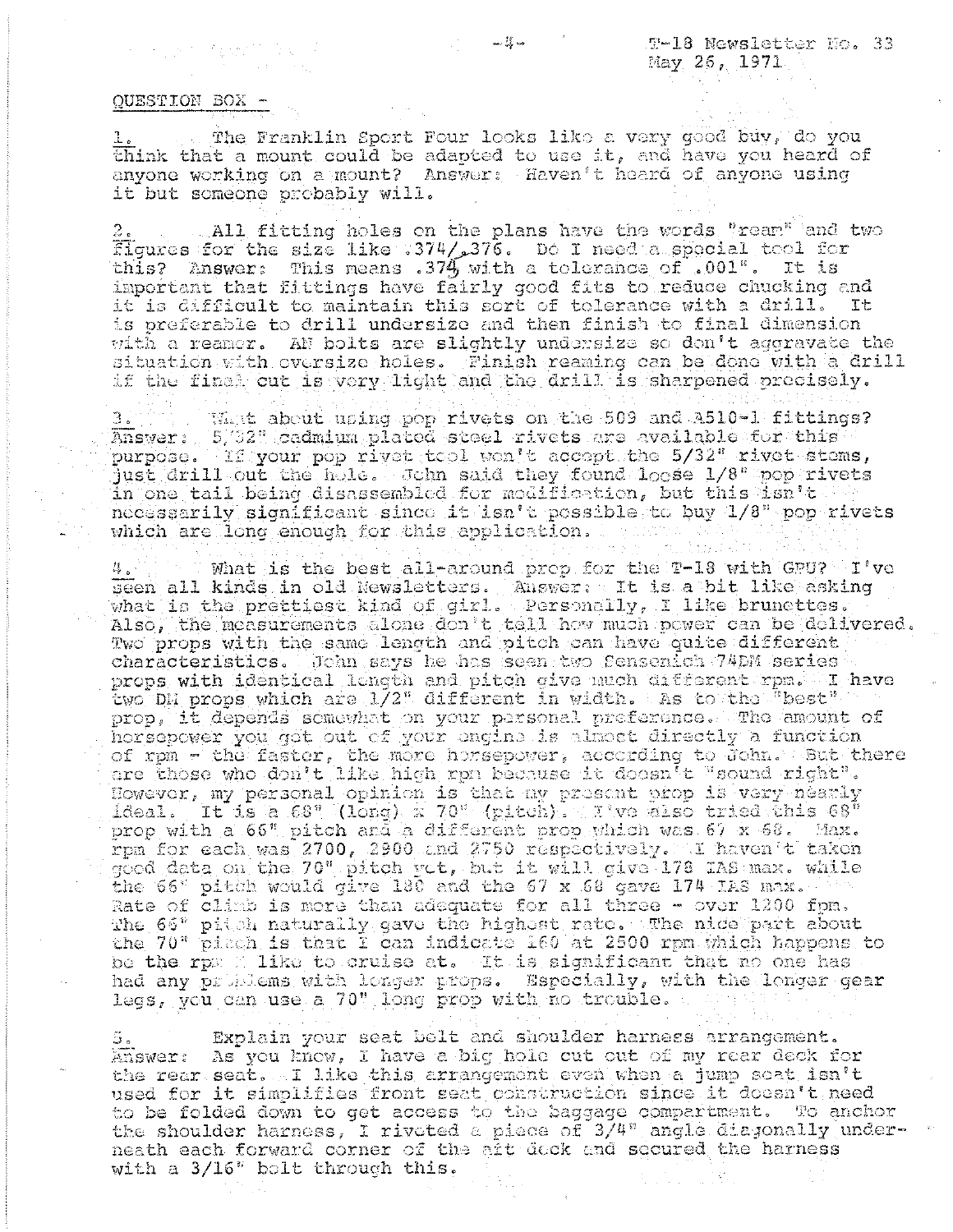T-18 Newsletter No. 33 rame May 26, 1971 Baggage Compt  $\forall$ o;/ 34/34 angle<br>(Under Deck)<br>Anchor Shoulder Rear Seat Acc Harness Here

 $6 \cdot$ How do you buck rivets in the tail of the fuselage? Answer: Find a small boy, otherwise plan ahead.

PARTS LIST - Monroe R. Maxhimer, 1010 Erie St. S., Massillon, Ohio, 44646 - I have made a parts list by listing first by drawing humber end then by part number and material type. I find this listing almost priceless in ordering parts and materials. If anyone wants a  $copy$ ,  $I'11$  send them one for \$3.00.

NEWS FROM MERRILL JENKINS - KEN KNOWLES FLIES - 27902 Alvarez Drive, Palos Verdes Peningula, California, 90274 - It's been a lot of fun building our T-18, N77KK". It took almost 3 years, with lots of help from my wife Jerry and our friends. Jack hiddleton, our neighbor, was always there when he was needed which was nost every weekday night. Tothers who helped very much were Merrill Jenkins, Mel Eagles,  $\sim$ Bill Warwick, Vaughn Parker, John Thorp, Chris Fast, Oliver Smith, George Leader, Cleon Burden, Chuck Borden, Micky at Nagles' Aircraft, Noel Hayward, and many others.

After the plane was finished we towed it tail first down the hill from our home in Pales Verdes to Torrance Airport - less wing of course. After putting the wing on, Bill Warwick made a couple of taxi  $\sim$  tests and everything checked out ok, but he said we should install a cylinder head temperature gage. This we did. Then it was off with the wing again, and onto a trailer to Chino, the place where most home builts in this area fly off their 50 or 75 hours.

We had it ready to fly on Saturday, 10/17/70. But, by the time the fog cleared at Torrance Airport and we flew out to Chino in Bill Warwicks "182", the smog was not so good at Chino, but Bill Warwick said he would taxi "N77KK" a little. Well, his taxiing took him out to the runway, and down it just far enough to have it jump off the ground and fly off in the smog! He flew fast and slow, did stalls, etc. After two or three landings and take-offs he brought the plane back to the hangar and reported that it would fly hands off. What a happy time that was for us, and am I ever glad to have someone of Bill Warwick's T-18 experience to check out "N77KK". The following weekend he chooked me out in it. Man, what a nice airplane to fly! John Thorp said after he had a ride in it that he will be kappy if his flies as well. Thank you John.

This T-13 has one of John's engines in it. A 67/68 prop. The induction hox is per John's drawings. At first it wasn't, but I had to change it. Man, what a difference it makes. My first under the cowl intake did not work out, but this new intake hox of John's really makes this plane go. 1:35 from Las Vegas to Torrance with a little head wind. We were turning 2600 rpm at 8509 feet.

The following are sone performance figures (no static used) At 500 ft. top indicated speed is 200. (175/180) is my guess as to What it should be.

At 500 ft. 8 2500 rpm it indicates 165. (145) is my guess as to what it should be.

At 500 ft. top RPM is 3000. Rate of climb at 110 mph, two people, 1400' min. Turns 2500 rpm.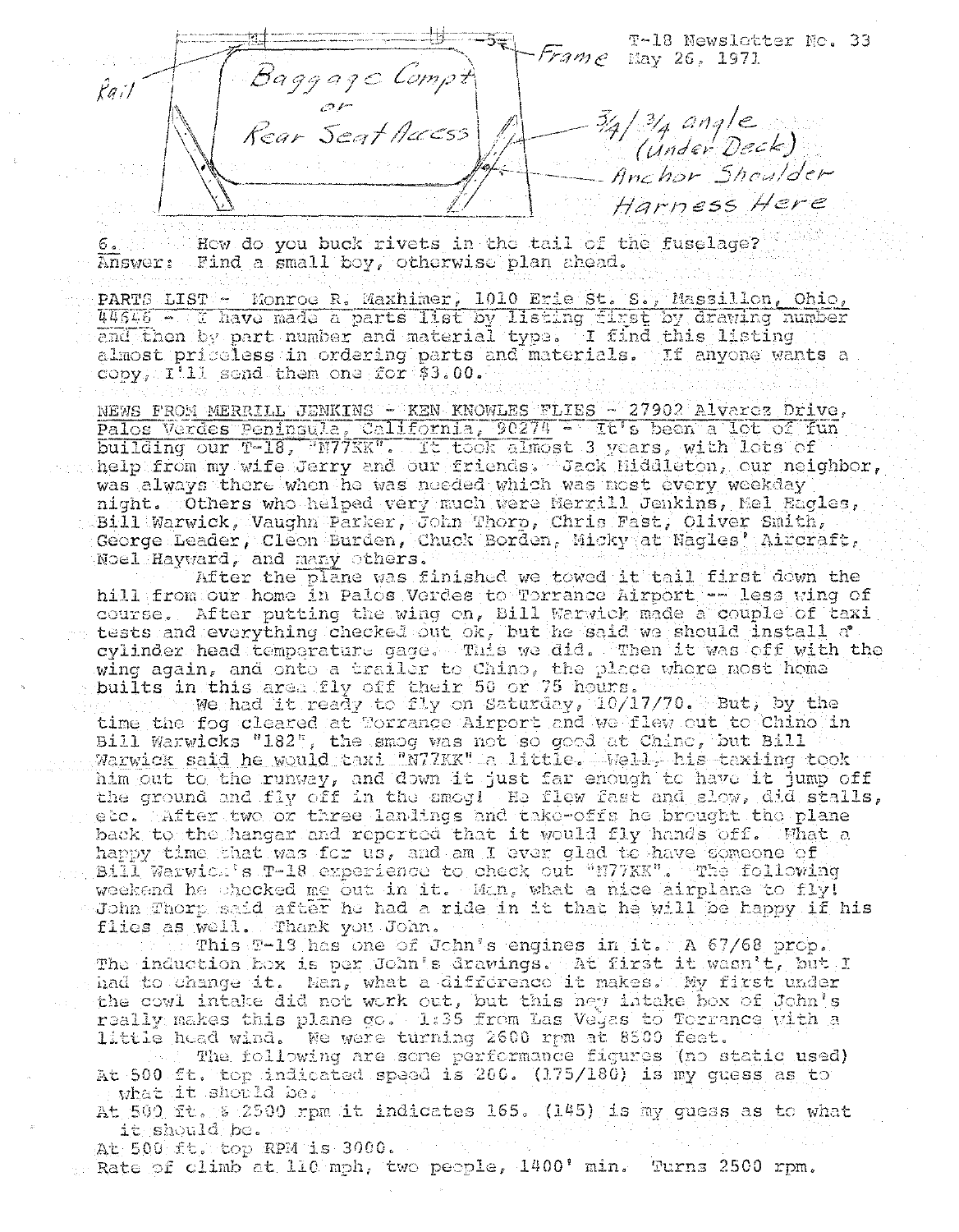T-18 Nowsletter No. 33 May 26, 1971

Weight is 859 lbs. Date of mfg. 10/7/70.

90% of 3000 rpm = 2700 rpm 75% power, 81% of 3000 = 2430 rpm 60% power.

 $6 -$ 

One way to cool the inside of your T-18 is to install a short tube approximately 1-1/2" dia x 6" long in the fuselage just forward of the wing main beam. Cossna type. Use a 064 2024-T3 doubler and approximately 3/8" thick micarta block as a socket. Weld a cover on one end of the tube, then cut a hole in the side of tube approximately equal to diameter of tube. Hole should be oblong and about 1.0" from caped end of tube. Now slide tube open and into socket which should have a slip fit hale in it. Cut a hole in leading edge of wing like Cossna does. This must be in first bay unless you have lightening holes in nose ribs. Put one on both sides of fuselage. If this is not enough cooling, Bill Warwick says make a small door with control to open and close at back of canopy near canopy frame and center line. The air pressure here will make the air flow up and around your shoulders.

I work for Merrill W. Jenkins Co. so I get the T-18 Newsletter through Merrill Jenkins. It has been very helpful. Thank you.

We now have four  $T-18$  s flying out of Torrance Airport. Oliver Smith, George Leader, Chris Fast and Ken Knowles. By July we should see Sandy Crists' T-18 finished and Bill Warwick should soon have his back with all the drawing changes added. All think Bill has over 800 hours on his T-18.

I think there will be  $4$  or  $5$   $2+18$  s at Oshkosh this year. from Torrance, Cal.

Lu, we met one time at John's shop when you were out here on vacation, and I look forward to seeing you again this summer at Oshkosh.

Starting soon we are going to sell material marked per John Therp's templates. Mach rivet hole will be center punched. The trim scribed, bend lines marked all ready for the T-18 builder to trim, drill, deburr and bend up flanges as required.

Won't this make it a lot easier to build a T-18? We are going to start with the fuselage and from there on to other T-18 parts.

POWERPLANT TIPS - L.D. Sunderland - In my last article, More on the 0-290-G (February, 1971 Sport Aviation) I briefly pointed out some ways to extend the life of an engine by properly installing and maintaining it. This article is intended to elaborate on these points as well as provide some additional information.

Virtually every time I have discovered a powerplant related problem since boginning publication of the T-18 Newsletter in 1964, I have subsequently found that John Thorp already knew about it and had long ago found a solution. Unfortunately there doesn't seem to be any practical way to instantly extract all the information someone has learned through 40 years of formal training and practical experienc but here are some of the things about engined which I've learned largely through my association with John.

A major reason the 0-200-6 engine has gotten some bad publicity is that it has been abused perhaps more than any other aircraft whine through impreper everhaul, maintenance and installation. Of prime importance for good reliability and long life is the design of the cooling system. There is more to it than just hanging an engine out in the breeze or, on the other hand, wrapping a nice tight cowling around it with two big holes in front and one or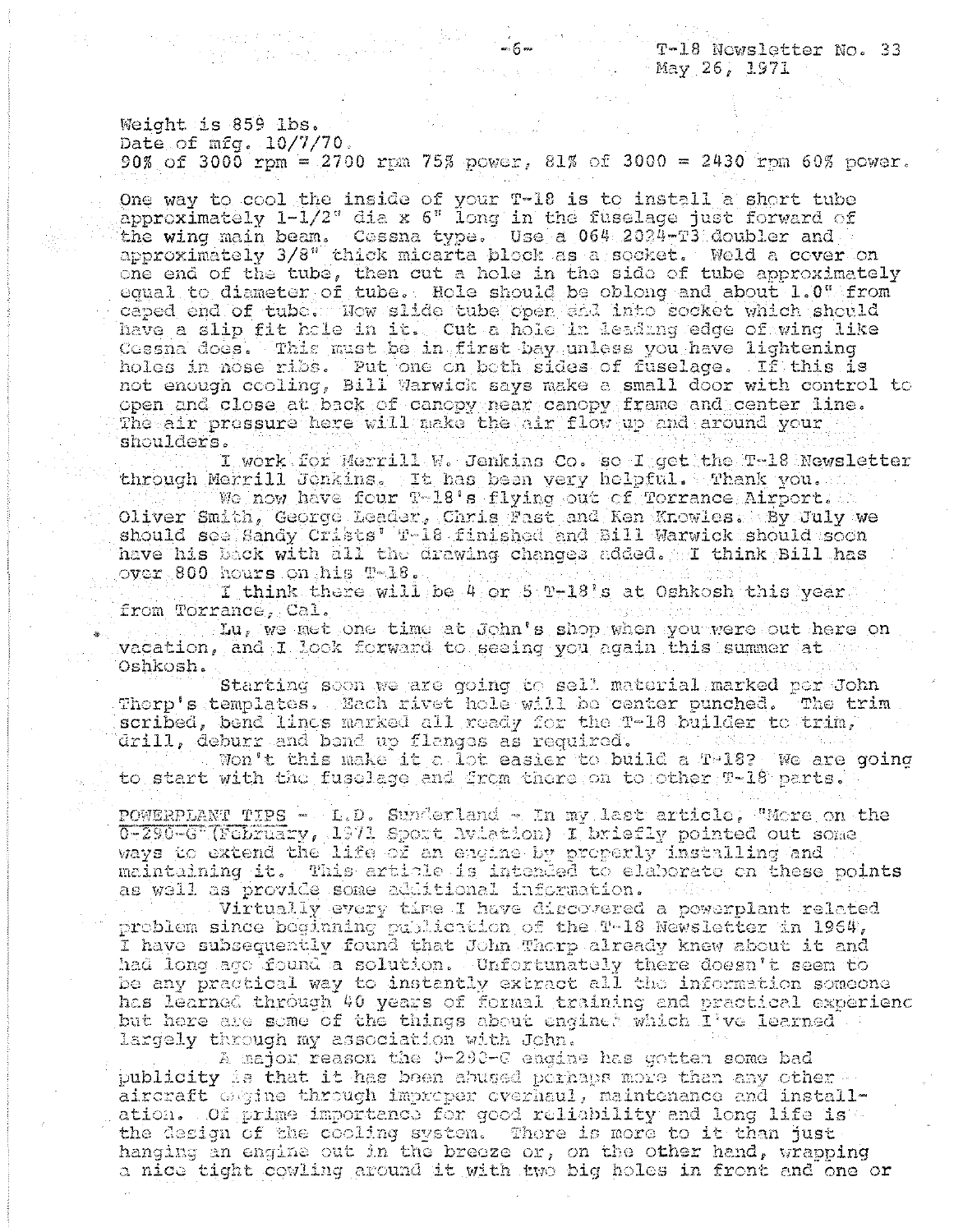The same and marked with a Tarah Kabupatén Ing

more in back. sven if your guage says the cil temperature is within the green range as stated in the engine manual, there can be hot spots which can ruin rings and valves. And, from the efficiency standpoint, on a clean airplane the cooling system losses can represent a high percentage of total drag, so just enough air snould be permitted to flow through the cowling to addomately cool the engine? There is a rule of thumb for cetermining the size of cooling system air inlets and outlets. Teer an airplane in the climb speed  $\sim$ range of a TAl $8$ , about 100  $\mathrm{min}$ , the opening should have an area equal to 35 times the horsepower of the engine. For an 0-290-6 turning up to deliver 140 horsepower, the cooling air inlets should have a total erea of 49 square inches. Anything extra just means loss of perg forgance.

Location and size of the cooling air outlet is just as important as the inlet. The size needs to be only slightly larger then the fillet, say 10%, to allow for expansion of the heated fire Location and shape can greatly affect drag. One of the worst is the stalled flapitype on the bottom cowl near the firewall. That air doesn $\mathfrak{h}$  like to go down, dspecially into the high pressure field below the wing of a low wing airplane. The use of side outlets permits a more natural flow with no high-drag projections into the low pressure region over the wing. The very best are adjustable cowl flaps like RongZimmerman has on his Twl8.

the sins Now that we have the right amount of air flowing through the engine compartment, what do we do with it? One thing you don't do is try to cut corners and use the intercylinder batfles from an 0-290-G.  $\epsilon$  Not only do they provide inadequate direction to the air flow around . gg the cylinders, but the little steel clips used to support the baffles are forced down between the jugs causing them to distort. Sometimes - you can see uneven wear on the instae of the cylinders where these clips had pressed. The surest procedure is to procisely copy the ssibaffle system of a proven commercial design like on a Bonanza. Be particularly careful to keep it tight so no air can get through except where ttas supposed to governous socistup all cracks with GE silicone (bathtub seal, etc.) except where the baffle touches cooling fins.

For long life of any engine, it is important to keep the oil clean. The best way to keep contamination low is to first not let it into the engine. The nutomotive paper type filters can be adapted for adreraft use and they do a good job, but the old folded screen type-used cn many light planes is virtually useless except for keeping out birds. Tohn has recently found a source for the porous foam material (filtron) used in lawn mover air filters. It is mede right in VanNuys, near his home. AWhy don't you parts suppliers stock this material so everyone can have a first class filter?

out of the dirt gets inside the engine, then you must filter it<br>out of the oil. If your engine isn't equipped for a filter, it is guite simple to instal one. Just remove one of the allen head pipe plugs from the oil journal at the upper right front of the crankgage shor on the accessory housing and insert a brase fitting which has been  $_{\odot\odot}$ brazed shut and then drilled out making a 1070" to 109" crifice. (It can be changed later to get right oil pressure and cooling.) Connect high pressure hose from this fitting to the cil filter. If from a Corvair which holds the filter and cut off the portion not necaed. From the filter connoct to the oil cooler. Some beople have objected to this series connection of cooler and filter for when the filter clogs up the cooling is degraded. However, it seems to me like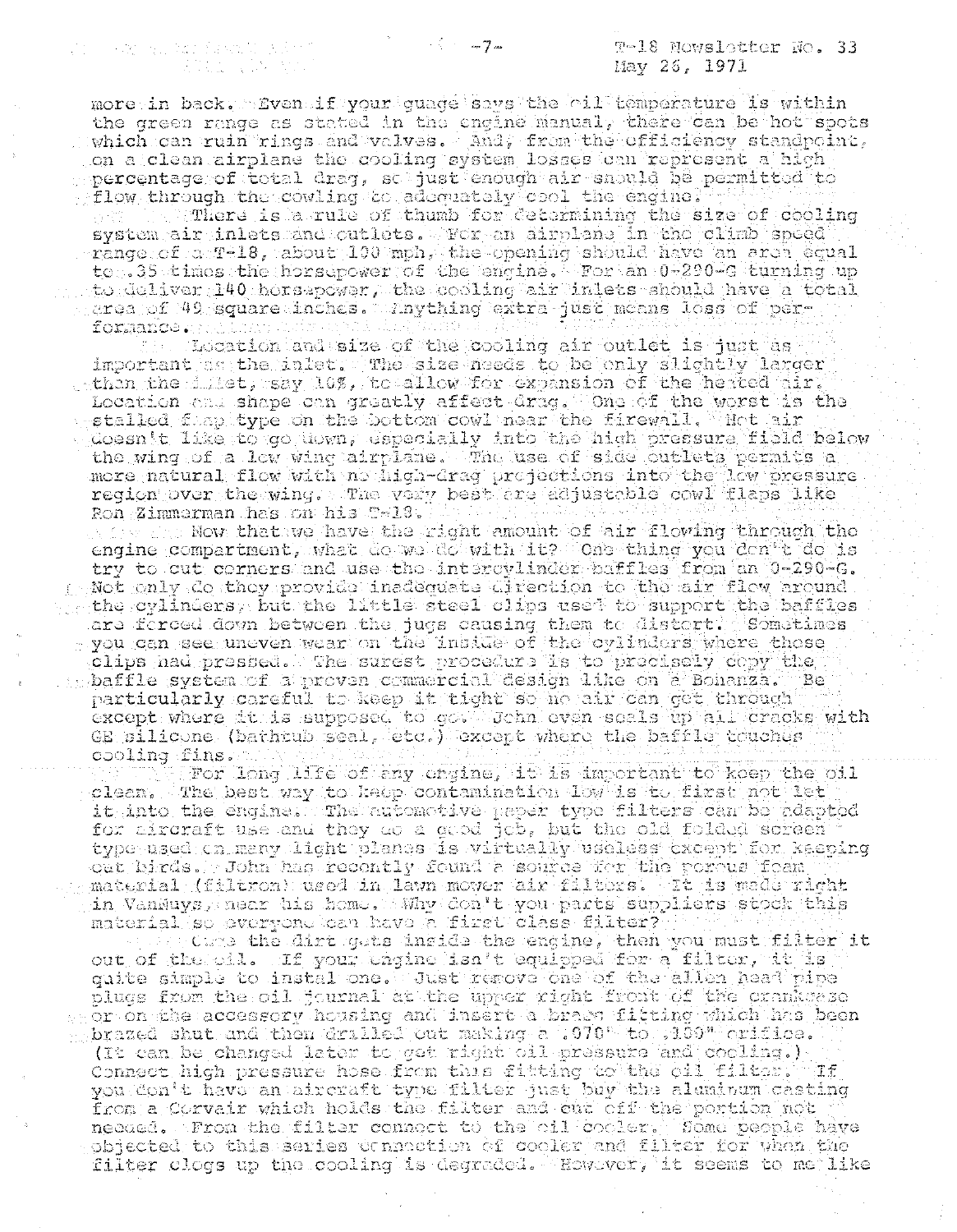a good way to indicate when the filter is getting dirty. I haven't found it to be a problem anyway.

There are three sizes of Corvair coolers. The smallest will provide adequate cooling for a 125 hp engine if it is mounted in the nose cowling so it receives unheated air. When I moved mine from the rear cylinder baffle to the nose cowling just under the left main air inlet, it lowered the oil temperature from about 215 to 205°F. The next size Corvair cooler has the same external dimensions but gives 25% more cooling. The largest cooler gives another 50% more cooling. This largest one, used on the Spyder engine, is the best if you can obtain one. The dune huggy boys keep them gathered up in the Southwest A new model VW is coming out with a cooler the size of the Spyder but with more efficient fins. When I changed from the smallest to the largest cooler it lowered oil temperature about 150F. High oil temperature is bad news for the oil. Although Lycoming lists the red line temperature at 2400g, John likes to keep his oil temperature at around 200 so moisture is driven off.

. The How could changing plugs cause a valve to stick? When plugs are removed, carbon gets broken loose. If an exhaust valve is partly open, carbon from the top plug may collect around the valve seat. Then when the engino is turned over, the valve will smash the carbon and cause it to stick to the valve. One of two things will then occur. If the valve is held up so it cannot touch the seat to be  $\texttt{cooled}_\epsilon$  it will become overheated, the stem will swell and the valve will stick open. Then when a fresh charge of fuel-air mixture is brought in it will be ignited with the intake valve open and a backfire will occur in the entire intake manifold causing almost total loss of power. This is no pipe dream for it is precisely what happened to my engine.

If the valve doesn't stick, the carbon will cause a hot spot and burn a hole in the valve or seat. John had this happen on three different Lycoming and Continental engines a short time after overhaul. He and an engine manufacturer's representative doped out what was happening. The changed the procedure for removing plugs to always remove the bottom plug first and bring the piston up on compression stroke before removing the top plug. In the many years since he adopted this practice he has never had a burnt or pitted valve. His attempts to get the engine manufacturers to redesign their engines so this could not happen have been unsuccessful because of the expense involved.

High oil consumption is a frequent problem with engines installed in homebuilts. This is caused by either poor ring seating or valve guide to stem clearance. Several sentences were inadvertently left out of my last article and the result could be the very opposite impression to the point I was trying to make about valve stem the clearance. Following the sentence, "The -G manual allows :008 in clearance." should have appeared, "Don't believe it. Replace the quides if there is more than .004 in clearance."

When overhauling an  $0-290-6$  engine, it is best to use the chrome rings recommended in the Lycoming parts book. If the cylinders have been chrome plated, plain cast iron rings must be used. In order to get rings to seat, several things must be done. First, it is necessary to break the glaze in the cylinders. If you do not have access to a special tool used for this purpose, take a piece of #220 wet-or-dry paper and, without making any vertical scratches really rough up the wall. It is a common practice to coat moving parts in an engine with STP; when assembling them. Do not put STP on rings or cylinder walls because it will prevent ring seating. For the first .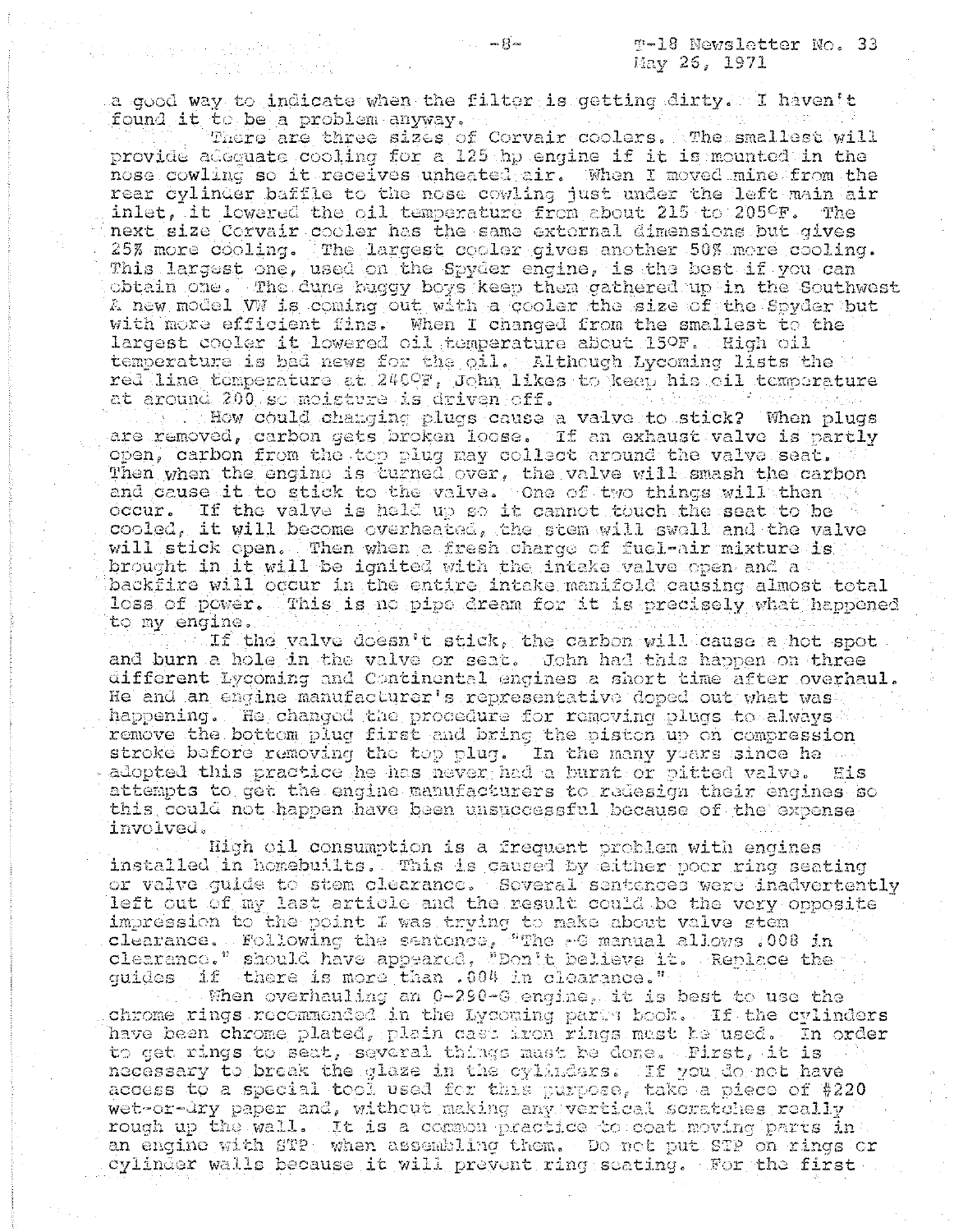25 hours, or until oil consumption drops, don't use STP or detergent oil. When an engine is first started, it is not good to operate it at low power settings. It should be run on the ground only long enough to ascertain proper operation. John feels the best way to break in an engine is to fly it at normal cruise power. This puts high pressure on the rings and seats them quickly before glaze can  $form.$ 

Rings have special features which help them seat. The back side of the two top rings has a bevel on one corner. This unsymmetrical cross section causes the ring to twist and thus put higher pressure on the cylinder wall. Also, the front face of the ring is cut at an angle so it initially touches the cylinder along a very narrow band to speed up ring seating.

One subject regarding converting the 0-290-G previously given very little publicity is the balancing of all moving parts. This is very important because although the G parts were originally balanced during overhaul they might have gotten mixed up. Some rods have been. found to differ by as much as seven grams while Lycoming balances aircraft engine parts to within one half gram. You can balance rods and pistons yourself if you have an accurate scales which will then machine off the skirt of other pistons to match it to within 1/2 gram. Thensupport the large end of a connecting rod and balance the small end by weighing on scale and matching three to the lightest. Then weigh total rod and remove material from large end until all rods weigh within 1/2 gram of the lightest rod.

NO NO'S - Now we have two more items to add to the list of things NOT to do with your airplane. One is, don't do a slow roll on take-off even over a beach. Second, don't buzz a lake for there might be power lines stretched across it. Two T-18's just ended up "in the drink" because of the above. Fortunately, all four occupants got out.

MATERIAL SOURCES  $-$  If everyone who is offering T-18 materials for sale on a continuing basis will write to me, I'll include a list of current suppliers in the next Newsletter. Also, if you know of good sources for tools or materials let me know so I can include them. Since I'm not building now, I get out of touch with sources. In the meantime, Herrill Jenkins and Sport Aero are the two main sources for aluminum kits including extrusions.

OSHKOCH - There should be a good crop of  $T-18' s$  at the Fly-In this year. John tells me that four will be there from California so come get inspired and maybe you'll get yours finished soon. John can't figure out why there haen't been any mention in the magazines about Ron Zimmerman winning the Pasmany efficiency contest last year in his T-18. Ron, why don't you write an article for the T-18 Newsletter telling all about it. See you all at Oshkosh.

The T-18 Forum is now schoduled for 2:30 on Wed Aug 4 in Tent No. 2. See you all there. A continuous T-18 demonstration will be hold all week with several types of metalworking activities lake risetting and forming sheat matal. We T-18 ters are asked to men the display so if you plan to be there, let me know ahead of time so I can make up a scheaale which won't require the same persons to be there all the time.

Attention: If you haven't returned your questionnaire, please do so.